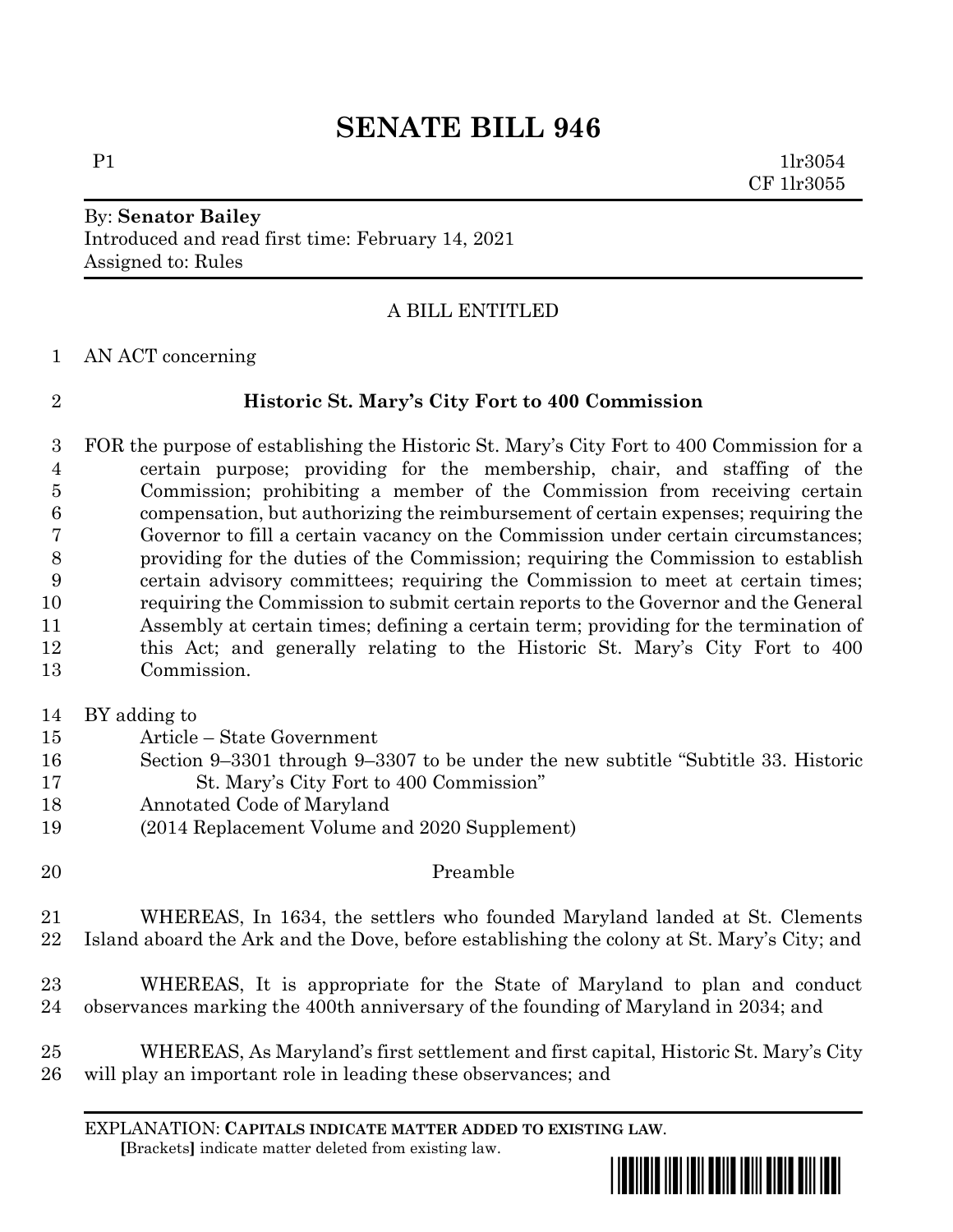WHEREAS, It is in the interest of Marylanders to provide for appropriate activities to commemorate and maximize the understanding of residents and visitors about the founding of Maryland and its meaning to Marylanders, particularly of Maryland's leadership in establishing the principle of religious toleration; and

 WHEREAS, The General Assembly desires that these events be carried out in a historically accurate, inclusive, cohesive, and dignified manner and desires to create a coordinating mechanism to ensure efficiency and to advise the Governor and the General Assembly of how best to observe this anniversary across our State; now, therefore,

 SECTION 1. BE IT ENACTED BY THE GENERAL ASSEMBLY OF MARYLAND, That the Laws of Maryland read as follows:

- **Article – State Government**
- **SUBTITLE 33. HISTORIC ST. MARY'S CITY FORT TO 400 COMMISSION.**
- **9–3301.**

 **IN THIS SUBTITLE, "COMMISSION" MEANS THE HISTORIC ST. MARY'S CITY FORT TO 400 COMMISSION.**

**9–3302.**

**(A) THERE IS A HISTORIC ST. MARY'S CITY FORT TO 400 COMMISSION.**

 **(B) THE PURPOSE OF THE COMMISSION IS TO PLAN, PRODUCE, AND FACILITATE MATERIALS, EVENTS, AND ACTIVITIES TO COMMEMORATE THE 400TH ANNIVERSARY OF THE FOUNDING OF MARYLAND.**

- **9–3303.**
- **(A) THE COMMISSION CONSISTS OF THE FOLLOWING MEMBERS:**
- **(1) THE PRESIDENT OF THE SENATE;**
- **(2) THE SPEAKER OF THE HOUSE;**

 **(3) ONE MEMBER OF THE SENATE OF MARYLAND, APPOINTED BY THE PRESIDENT OF THE SENATE;**

 **(4) ONE MEMBER OF THE HOUSE OF DELEGATES, APPOINTED BY THE SPEAKER OF THE HOUSE;**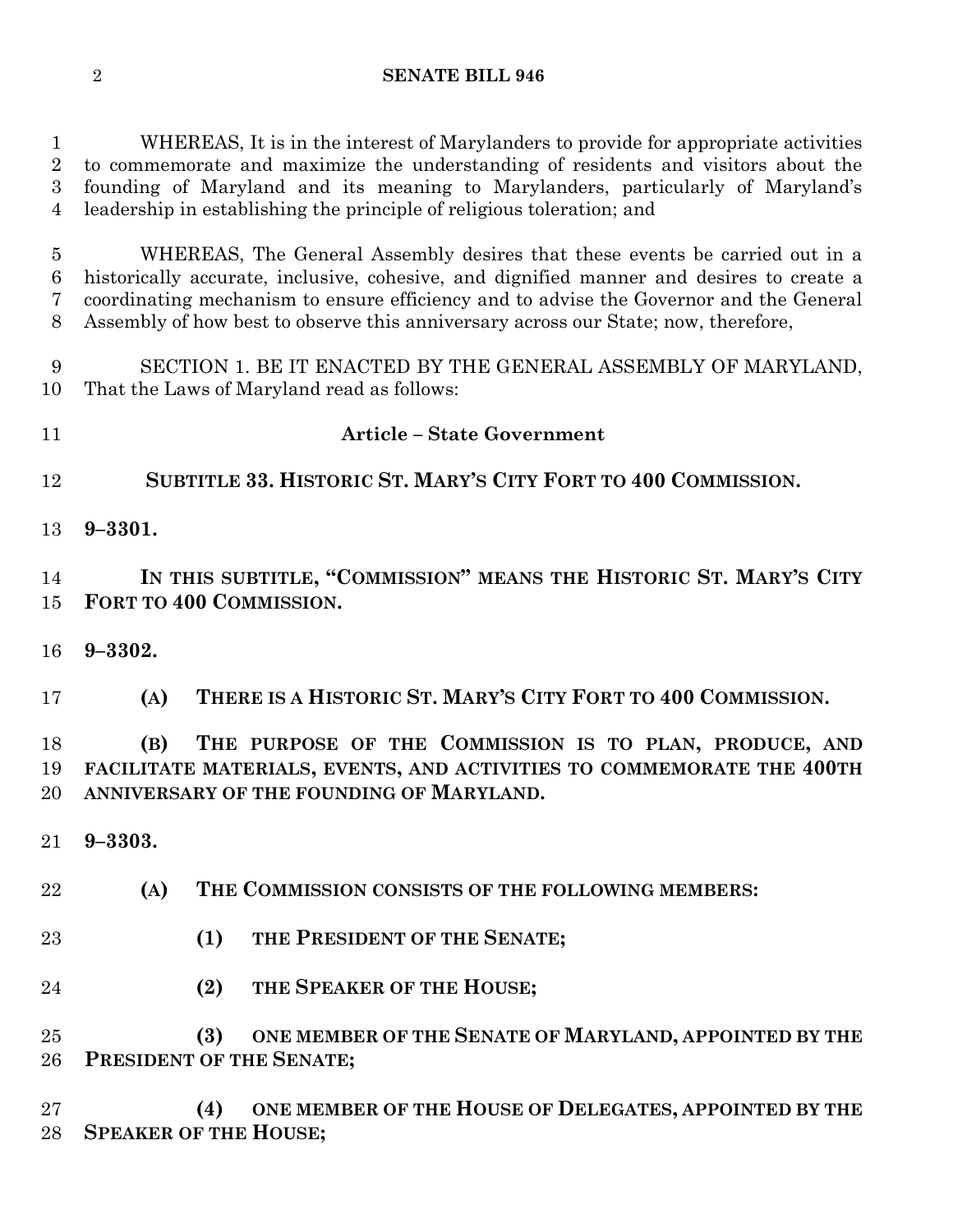**(5) THE SECRETARY OF BUDGET AND MANAGEMENT OR THE SECRETARY'S DESIGNEE; (6) THE SECRETARY OF COMMERCE OR THE SECRETARY'S DESIGNEE; (7) THE SECRETARY OF NATURAL RESOURCES OR THE SECRETARY'S DESIGNEE; (8) THE SECRETARY OF PLANNING OR THE SECRETARY'S DESIGNEE; (9) THE SECRETARY OF TRANSPORTATION OR THE SECRETARY'S DESIGNEE; (10) ONE REPRESENTATIVE OF THE MARYLAND COMMISSION ON INDIAN AFFAIRS; (11) ONE REPRESENTATIVE OF THE MARYLAND COMMISSION ON AFRICAN AMERICAN HISTORY AND CULTURE; (12) ONE REPRESENTATIVE OF THE HISTORIC ST. MARY'S CITY COMMISSION; (13) ONE REPRESENTATIVE OF ST. MARY'S COLLEGE OF MARYLAND; (14) ONE REPRESENTATIVE OF THE MARYLAND REDISCOVERY 400 INITIATIVE; AND (15) FIVE MEMBERS WITH RELEVANT INTEREST OR EXPERTISE, APPOINTED BY THE GOVERNOR. (B) TO THE EXTENT PRACTICABLE, THE MEMBERSHIP OF THE COMMISSION AND ANY ADVISORY COMMITTEES ESTABLISHED IN ACCORDANCE WITH § 9–3305 OF THIS SUBTITLE SHALL BE REPRESENTATIVE OF THE DIVERSE COMMUNITIES AND REGIONS WITHIN THE STATE. (C) THE GOVERNOR SHALL DESIGNATE THE CHAIR OF THE COMMISSION. (D) THE DIVISION OF TOURISM, FILM, AND THE ARTS SHALL PROVIDE STAFF FOR THE COMMISSION, ASSISTED BY THE MARYLAND HISTORICAL TRUST AND THE MARYLAND STATE ARCHIVES. (E) A MEMBER OF THE COMMISSION:**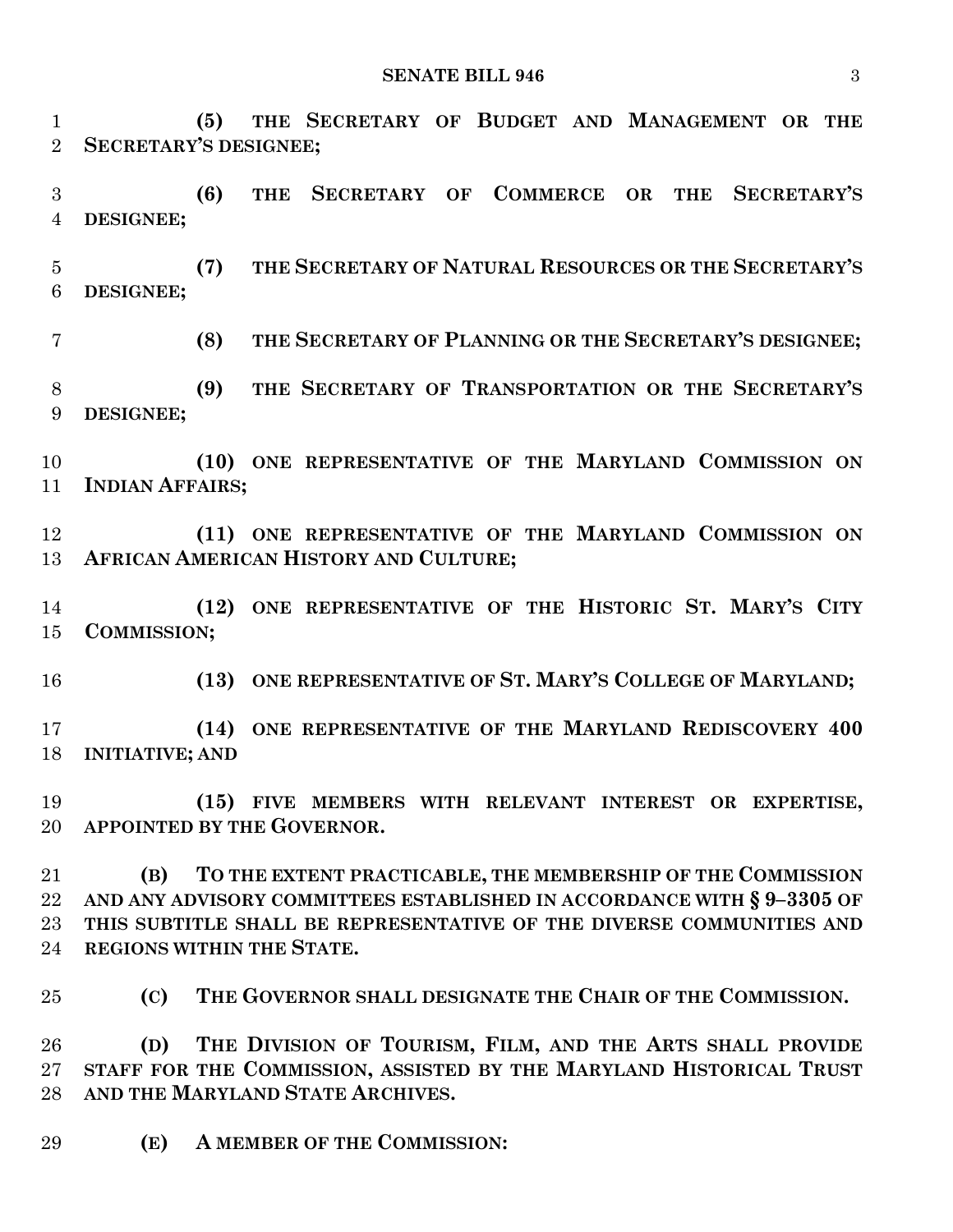**(1) MAY NOT RECEIVE COMPENSATION AS A MEMBER OF THE COMMISSION; BUT**

 **(2) IS ENTITLED TO REIMBURSEMENT FOR EXPENSES UNDER THE STANDARD STATE TRAVEL REGULATIONS, AS PROVIDED IN THE STATE BUDGET.**

**(F) A VACANCY ON THE COMMISSION SHALL BE FILLED BY THE GOVERNOR.**

**9–3304.**

**THE COMMISSION SHALL:**

 **(1) COORDINATE THE PLANNING AND IMPLEMENTATION OF ACTIVITIES AND EVENTS TO COMMEMORATE THE 400TH ANNIVERSARY OF THE FOUNDING OF MARYLAND;**

 **(2) PROMOTE THE IDENTIFICATION, DOCUMENTATION, AND PRESERVATION OF HISTORICAL AND CULTURAL RESOURCES RELATED TO THE FOUNDING OF MARYLAND;**

 **(3) ASSIST IN PROTECTING, IMPROVING, AND DEVELOPING EXISTING EDUCATIONAL AND INTERPRETIVE INSTITUTIONS, SITES, AND MUSEUMS IN PROMOTING THE 400TH ANNIVERSARY OF THE FOUNDING OF MARYLAND;**

 **(4) ENSURE DEVELOPMENT OF A MODEL SOCIAL STUDIES CURRICULUM ON THE FOUNDING OF MARYLAND;**

 **(5) PROMOTE NATIONALLY AND INTERNATIONALLY THE COMMEMORATION OF THE 400TH ANNIVERSARY OF THE FOUNDING OF MARYLAND;**

 **(6) ENSURE THAT COMMEMORATIVE ACTIVITIES, EVENTS, AND PRODUCTS PROVIDE LASTING VALUE AND PUBLIC BENEFITS BEYOND THE CELEBRATION OF THE 400TH ANNIVERSARY OF THE FOUNDING OF MARYLAND;**

 **(7) SECURE SUPPORT AND FINANCIAL RESOURCES TO IMPLEMENT EVENTS AND ACTIVITIES PLANNED AND ASSISTED BY THE COMMISSION, INCLUDING THE FORMATION OF AN APPROPRIATE LEGAL ENTITY;**

 **(8) PROVIDE LEADERSHIP FOR AND COORDINATE ECONOMIC DEVELOPMENT OPPORTUNITIES IN AND AROUND ST. MARY'S CITY TO PROMOTE THE REGION FOR FUTURE GENERATIONS; AND**

- 
- **(9) PERFORM OTHER ACTIONS NECESSARY TO CARRY OUT THE**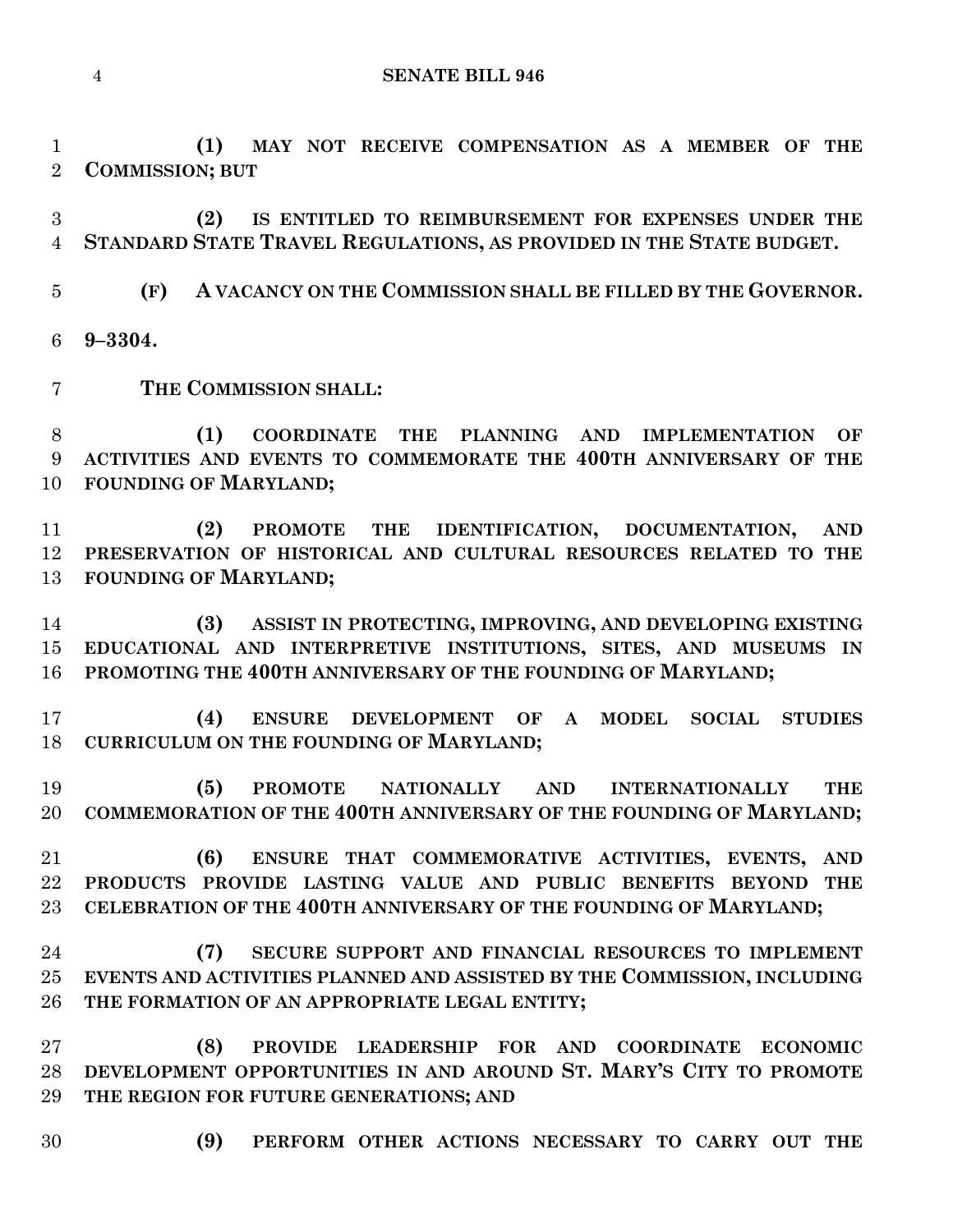**PURPOSES OF THE COMMISSION. 9–3305. (A) THE CHAIR OF THE COMMISSION SHALL ESTABLISH ADVISORY COMMITTEES RELATED TO: (1) DEVELOPMENT AND SPONSOR RELATIONS; (2) RESOURCE STEWARDSHIP AND VISITOR EXPERIENCE; (3) EDUCATION AND CURRICULUM; (4) PROGRAMS AND EVENTS; (5) TRANSPORTATION AND CAPITAL INFRASTRUCTURE; (6) COMMUNICATIONS AND MARKETING; (7) OPERATIONS AND MANAGEMENT; AND (8) ANY OTHER ASPECT OF THE COMMEMORATION OF THE 400TH ANNIVERSARY OF THE FOUNDING OF MARYLAND THAT THE CHAIR CONSIDERS NECESSARY. (B) (1) THE CHAIR OF THE COMMISSION SHALL APPOINT ADVISORY COMMITTEE MEMBERS WHO BROADLY REPRESENT PUBLIC AND PRIVATE INTERESTS. (2) ADVISORY COMMITTEE MEMBERS SERVE AT THE PLEASURE OF THE CHAIR OF THE COMMISSION. 9–3306. (A) THE COMMISSION SHALL MEET AT LEAST TWICE EACH YEAR AT TIMES AND PLACES TO BE DETERMINED BY THE CHAIR. (B) THE COMMISSION: (1) SHALL ADOPT PROCEDURES FOR THE TRANSACTION OF BUSINESS; AND (2) MAY ESTABLISH A NONPROFIT ORGANIZATION TO RECEIVE FUNDS FOR THE COMMISSION.**